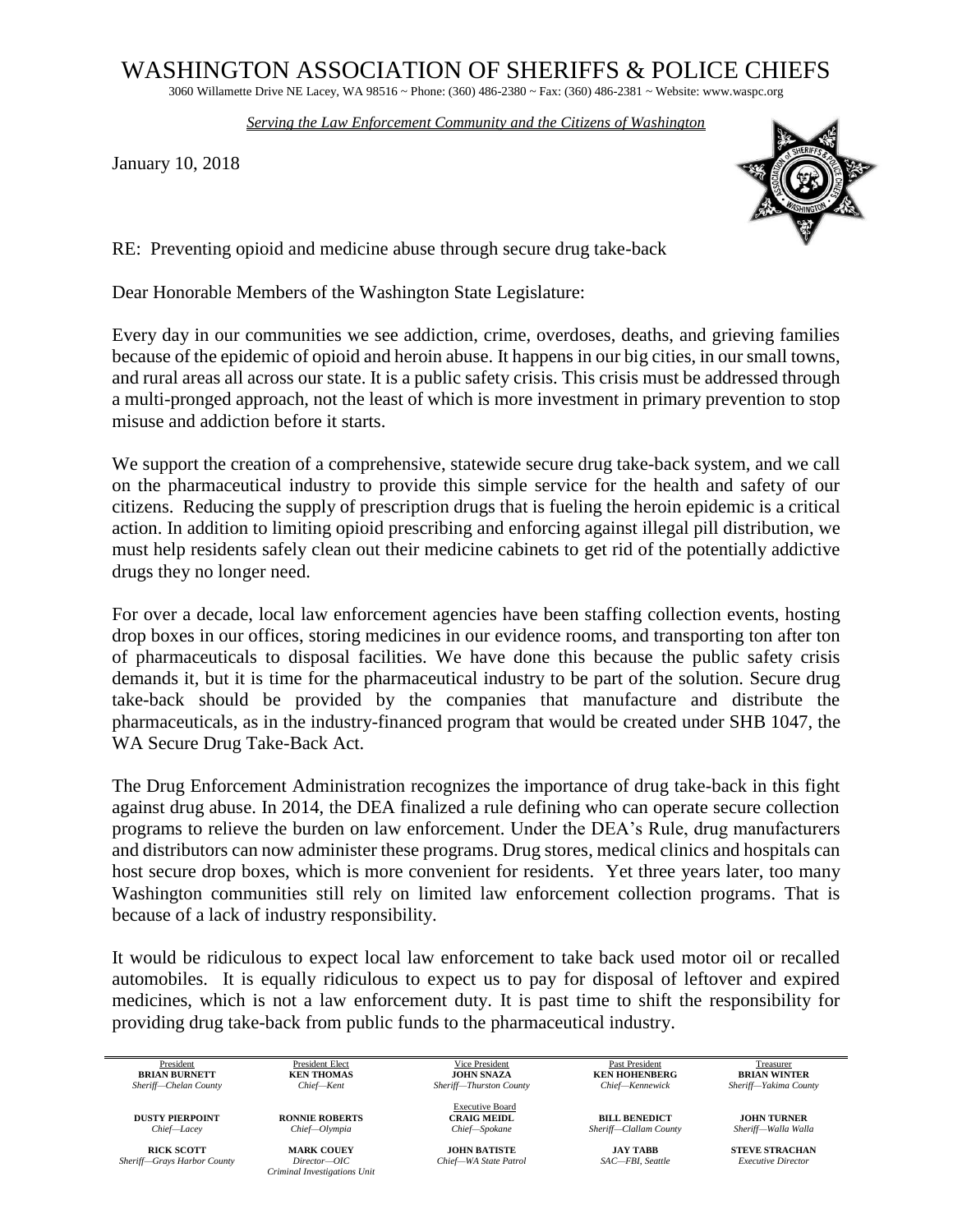The WA Secure Drug Take Back Act is modeled on health codes already working in several local jurisdictions, including Snohomish and King counties. More than 400 pharmaceutical companies are collectively providing the MED-Project program, operating secure drop boxes in pharmacies and clinics, and distributing prepaid return mailers. This model should be expanded statewide to serve all residents.

We urge you, for the sake of public safety in our communities, to commit to doing everything you can to pass effective legislation this session to create a pharmaceutical industry-funded drug take-back system.

Sincerely, the undersigned:

Chief Andrew Hamilton - Kelso F

Chief Bob Lee, Auburn Police Department

aniel W. Jonkati

Chief Daniel W. Yourkoski, Normandy Park Police Department



Chief Darrin Moody, Shelton Police Department

Chief Gary Jenkins, Pullman Police Department

 $2.42$ 

Chief Gregory Cobb, Union Gap Police Department

John Chicaman

Chief John Cheesman, Fircrest Police Department

Kely B. Boy

Chief Kelly B. Busey, Gig Harbor Police Department

Chief Kevin Fuhr, Moses Lake Police Department

Marc Denney.

Chief Marc Denney, La Center Police Department

l Warre

Chief Mike Warren, Ephrata Police Department

Chief Stephen R. Burns, Medina Police Department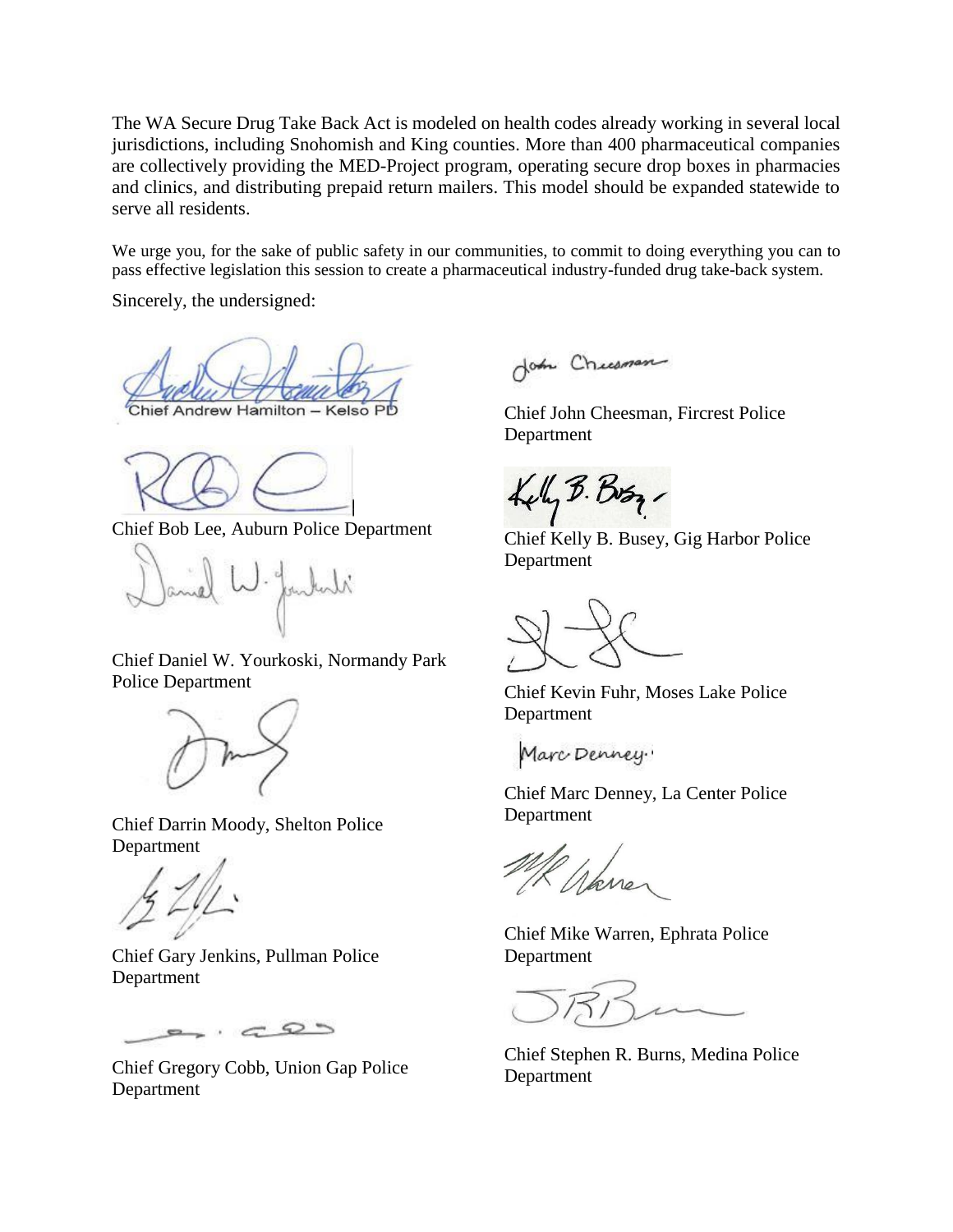Steve L Crown /

Chief Steve L. Crown, Wenatchee Police Department

mone f Shuff

Chief Susan Shultz, Elma Police Department

Troy Tomarsa

Chief Troy Tomaras, College Place Police Department

Mile Hartest

Marshal Michael Hartnett, Pe Ell Marshals **Office** 

David S. Zuou

Sheriff David S. Brown, Skamania County Sheriff's Office

 $W$ 

Sheriff David Stanko, Jefferson County Sheriff's Office

Gene Dan

Sheriff Gene Dana, Kittitas County Sheriff's Office

 $m_{nk}$   $c_{nk}$ 

Sheriff Mark Brown, Island County Sheriff's Office

 $\sqrt{2}$ 

Sheriff Robert Snaza, Lewis County Sheriff's Office

ZAMES

Chief Ed Holmes, Mercer Island Police Department

William d/ Part

Chief William "Lin" Tucker, Sedro-Woolley Police Department

Sheriff Mark Howie, Wahkiakum County Sheriff's Office

Brian K asmas

Chief Brian K. Asmus, Liberty Lake Police Department

Shane Brickner Mayor Pro Tem Shane Brickner, City of Liberty Lake, WA

James M. Kelly Chief of Police **Woodland Police Department**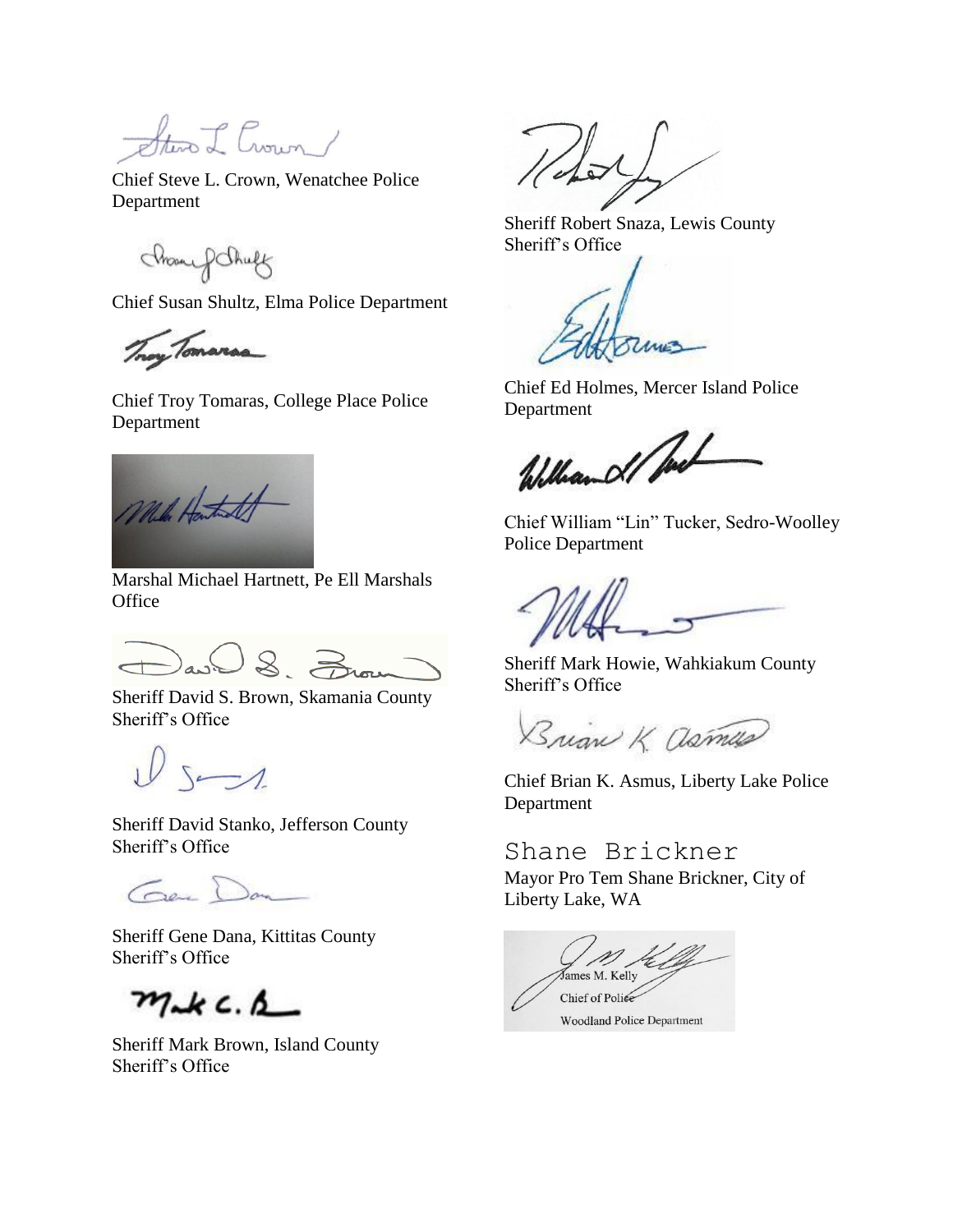Willia Ellad

Chief William E. Drake, Orting Police Department

Chief Robert W. Metzger, Pasco Police Department

W1 Benedit

Sheriff Bill Benedict, Clallam County Sheriff's Office

Laid J. Henera

Chief Rafael J. Herrera, Kalama Police Department

Cin Mid

Chief Craig Meidl, Spokane Police Department

Chevre W Laws

Chief Cherie M. Harris, Kirkland Police Department

 $\bigcap$ 

Chief Dan Templeman, Everett Police Department

Chief Dusty Pierpoint, Lacey Police Department

Chief John Vinson, UW Police Department

Sheriff Tom Jones, Grant County Sheriff's Office

Sheriff John Snaza, Thurston County Sheriff's Office

Kendle allen

Sheriff Kendle Allen, Stevens County Sheriff's Office

 $\begin{array}{cc} \begin{array}{cc} \begin{array}{cc} \end{array} & \end{array} \end{array}$ 

Sheriff Alan Botzheim, Pend Oreille County Sheriff's Office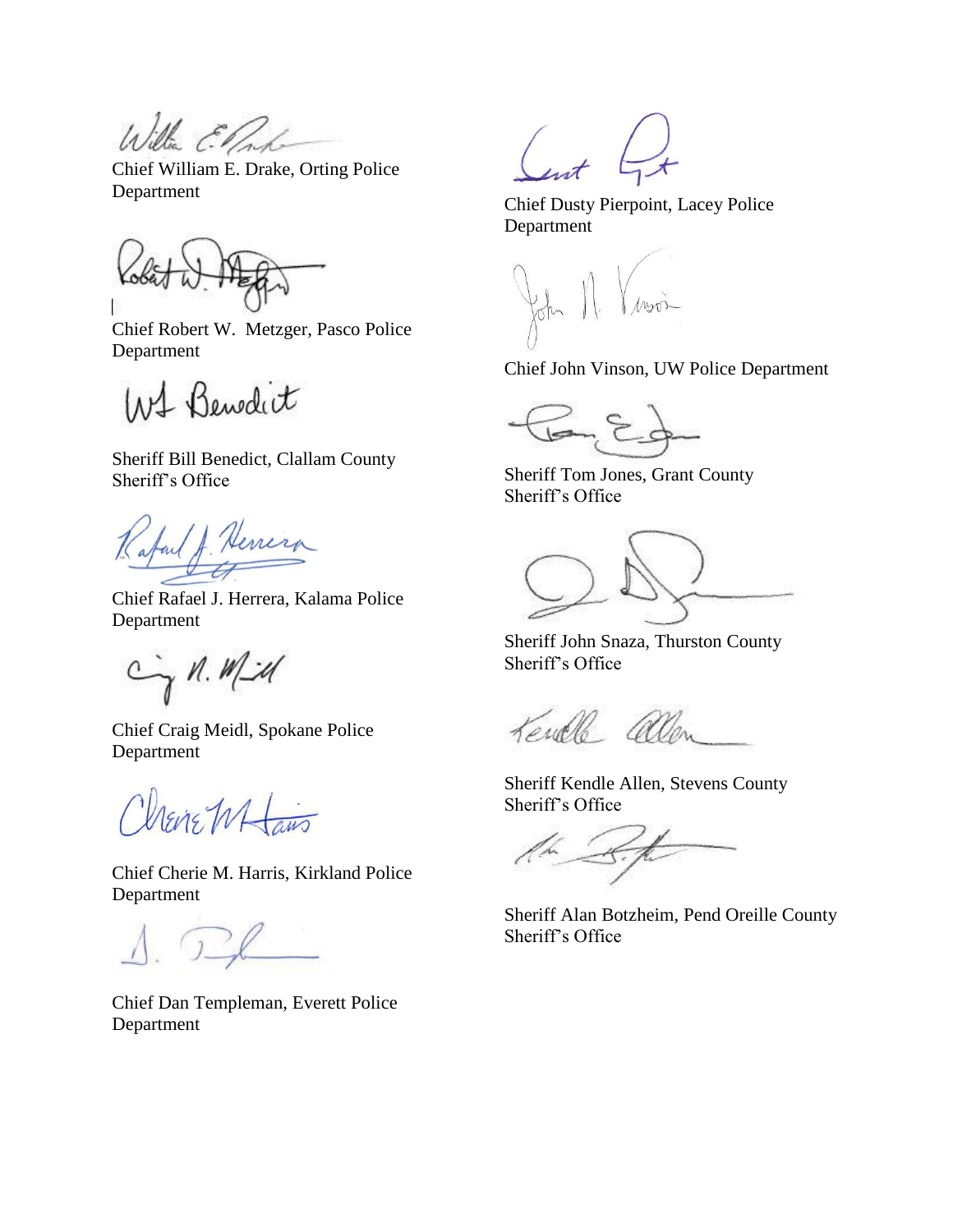$55.5$ 

Sheriff Rick Scott, Grays Harbor County Sheriff's Office

Paul A Putn

Sheriff Paul Pastor, Pierce County Sheriff's Office

Sheriff John Turner, Walla Walla County Sheriff's Office

Werk S Delon

Sheriff Mark Nelson, Cowlitz County Sheriff's Office

Chief Chuck Spoor, Raymond Police Department



Chief Don Moody, Tenino Police Department

them the

Chief Kevin Dresker, Oak Harbor Police Department

Chief Ken Thomas, Kent Police Department

T. g. Koles

Chief T. J. Rodriguez, Steilacoom Department of Public Safety

Chief Sheri Crain, Sequim Police Department

Sheriff Brett Myers, Whitman County Sheriff's Office

Blongan

Chief Al Compaan, Edmonds Police Department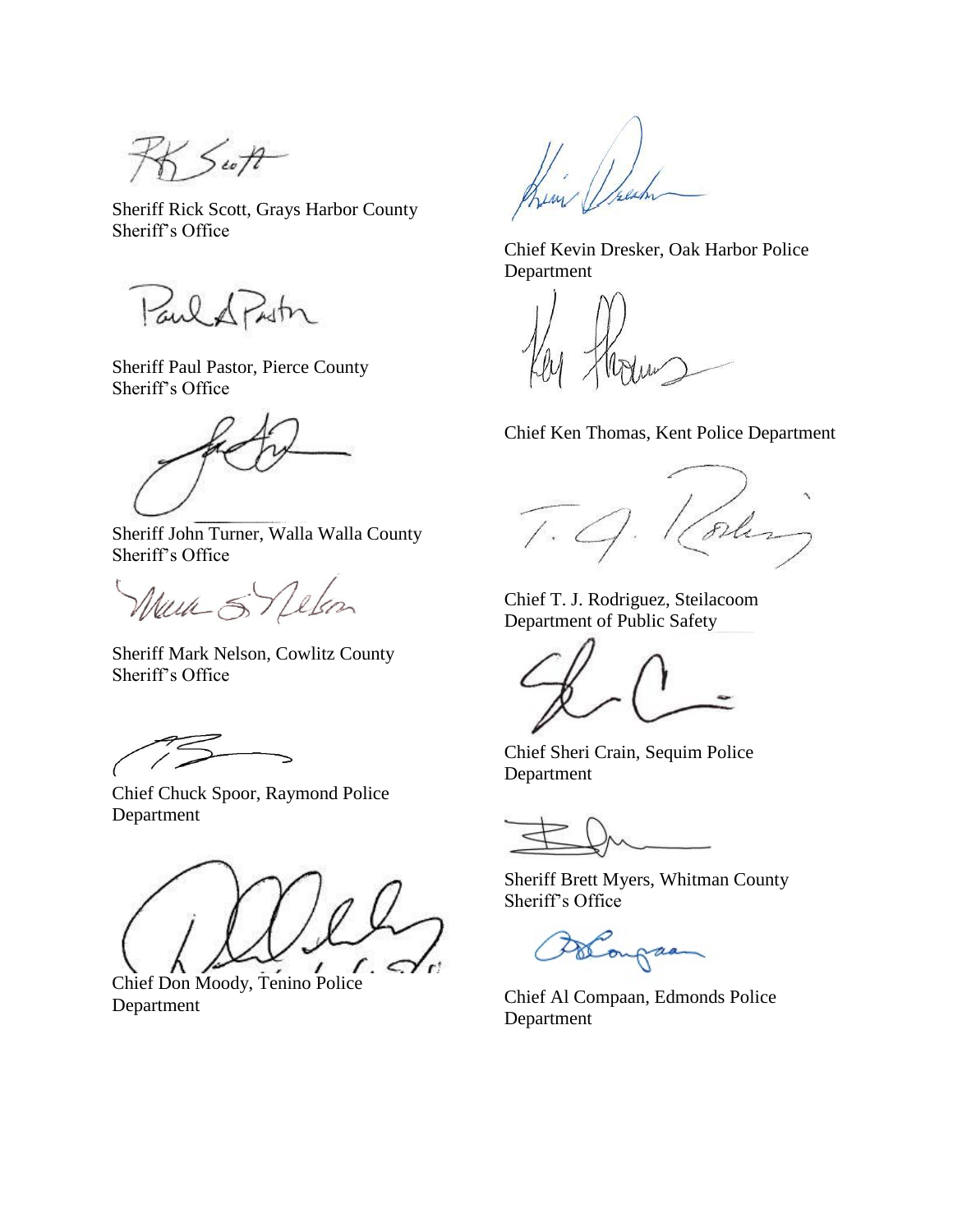Il Rentit

Sheriff Will Reichardt, Skagit County Sheriff's Office

Bras Durnell

Sheriff Brian Burnett, Chelan County Sheriff's Office

Chief Kevin Turner, Ferndale Police Department

Low Dale

Chief Lou D'Amelio, Swinomish Tribal Police Department



Chief Scott Bieber, Walla Walla Police Department

 $\mu^{\prime}$  (Cly

Chief Micah Lundborg, Edgewood Police Department

Casey Salisbury

Sheriff Casey Salisbury, Mason County Sheriff's Office

Sheriff Ron Krebs, San Juan County Sheriff's Office

Jim D

Chief Jim Duscha, Longview Police Department

Sheriff Ty Trenary, Snohomish County Sheriff's Office

Chief Rod Covey, Port of Seattle Police Department

Hell. Him

Chief Todd Hill, Oroville Police Department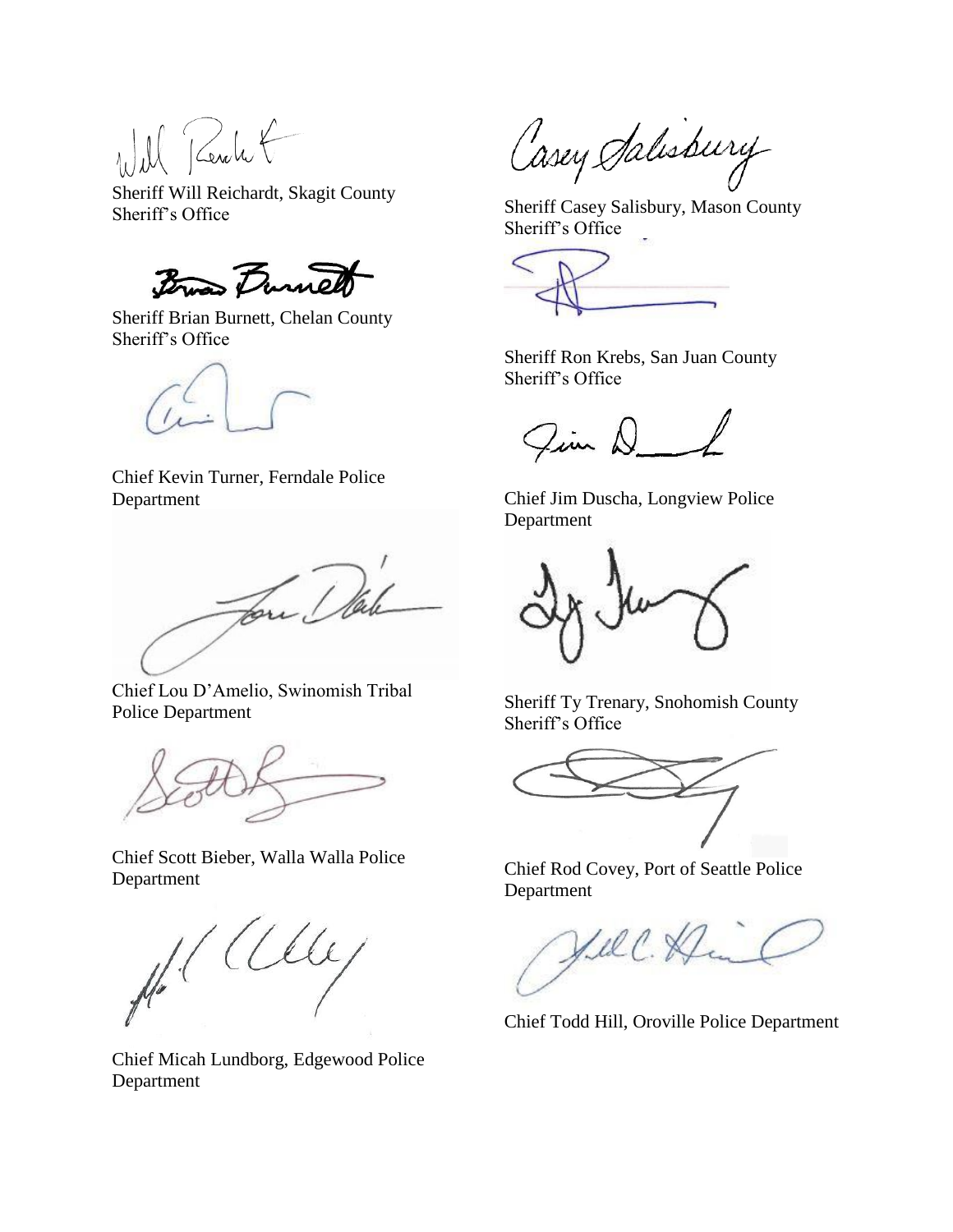$K.m. +1$ 

Chief Ken Hohenberg, Kennewick Police Department

John Burooks

Chief John Brooks, Ridgefield Police Department

John

Chief John Dyer, Lake Stevens Police Department

Chief Jamey Kiblinger, Black Diamond Police Department

Chief John Tufts, Grand Coulee Police Department

CM Cui

Chief Carol Cummings, Bothell Police Department

Richard D. Hayes

Chief Richard D. Hayes, Selah Police Department

Chief Monte Renzelman, Asotin Police Department

Chief Greg Wilson, Mountlake Terrace Police Department

Church P. Atkins

Sheriff Chuck Atkins, Clark County Sheriff's Office

Thoms Nais

Chief Tom Davis, Lynnwood Police Department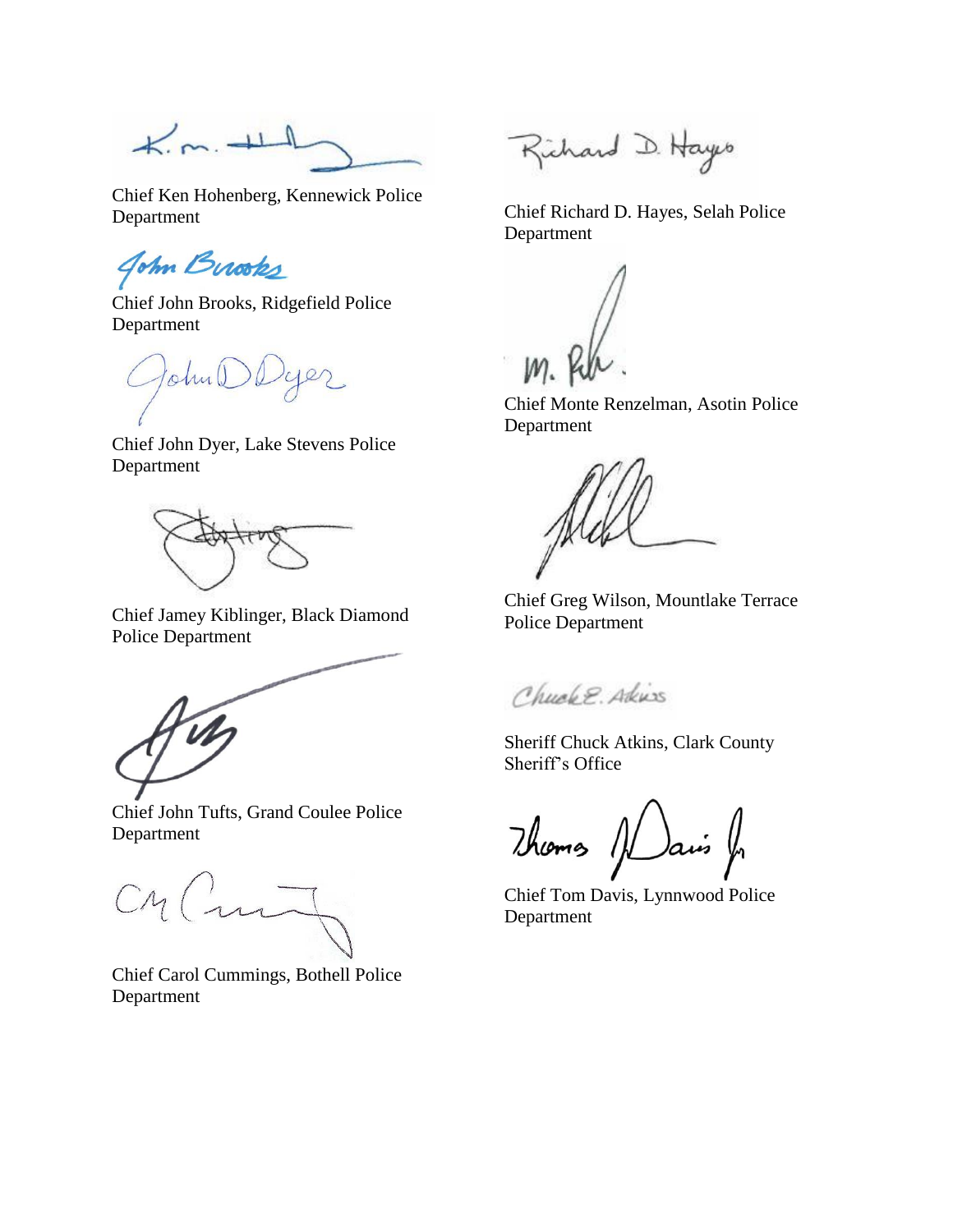$\mu$ 

Chief Mike Zaro, Lakewood Police Department

Alaler Center

Chief Nattalie Cariker, Brewster Police Department

talked Affanna

Chief Matthew Hamner, Bainbridge Island Police Department

tal. Eli

Chief Greg Elwin, Mill Creek Police Department

Chief Lee G Bennett, Airway Heights Police Department

Chief Dave Eastham, South Bend Police Department

Ronnie R Robertt

Chief Ronnie Roberts, Olympia Police Department

Chief Chris Turner, Connell Police Department

 $R/Y$ 

Chief Mark Burrows, Chewelah Police Department

Chief Jeff Myers, Hoquiam Police Department

Chief Rick Martin, Warden Police Department

Bue Ego

Sheriff Bill Elfo, Whatcom County Sheriff's **Office**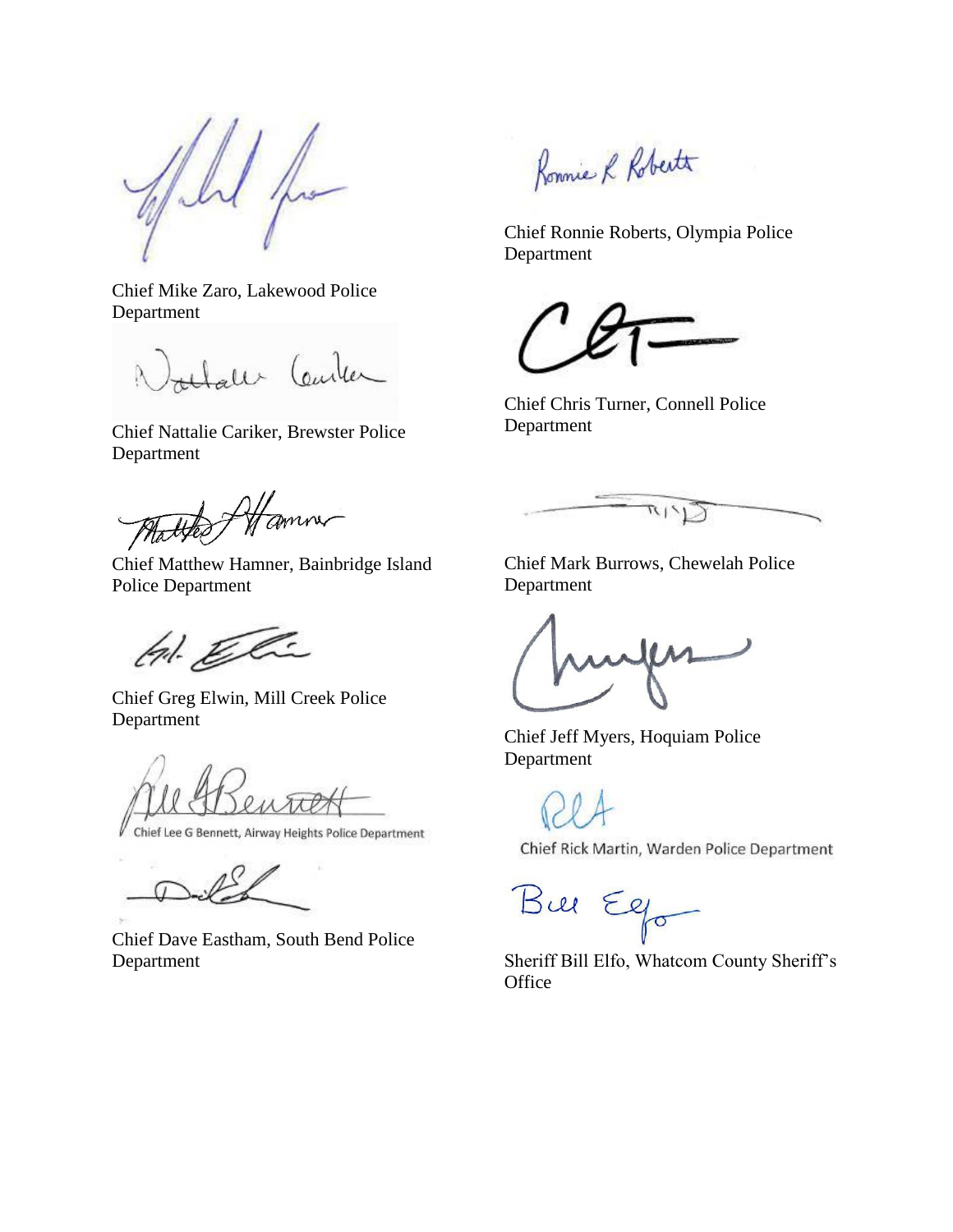

Chief David Doll, Bellingham Police Department

Chief Dan Schoonmaker, Poulsbo Police Department

Brad Macriche

Chief Brad Moericke, Sumner Police Department

Jul 1+5

Chief Joel Hastings, Clarkston Police Department

Mitch Lackey

Chief Mitch Lackey, Camas Police Department

Sheriff Brian Winter, Yakima County Sheriff's Office

Chief Ryan Cox, Soap Lake Police Department

Chief Ed Sorger, Evergreen State College Police



Sheriff Drew Hyer, Garfield County Sheriff's Office

Chief Steve Sutton, Lake Forest Park Police Department

mar Ramsalld

Chief Don Ramsdell, Tacoma Police Department

zi DI

Sheriff Ozzie Knezovich, Spokane County Sheriff's Office

mille  $\sim$ 

Sheriff Rocky Miller, Columbia County Sheriff's Office